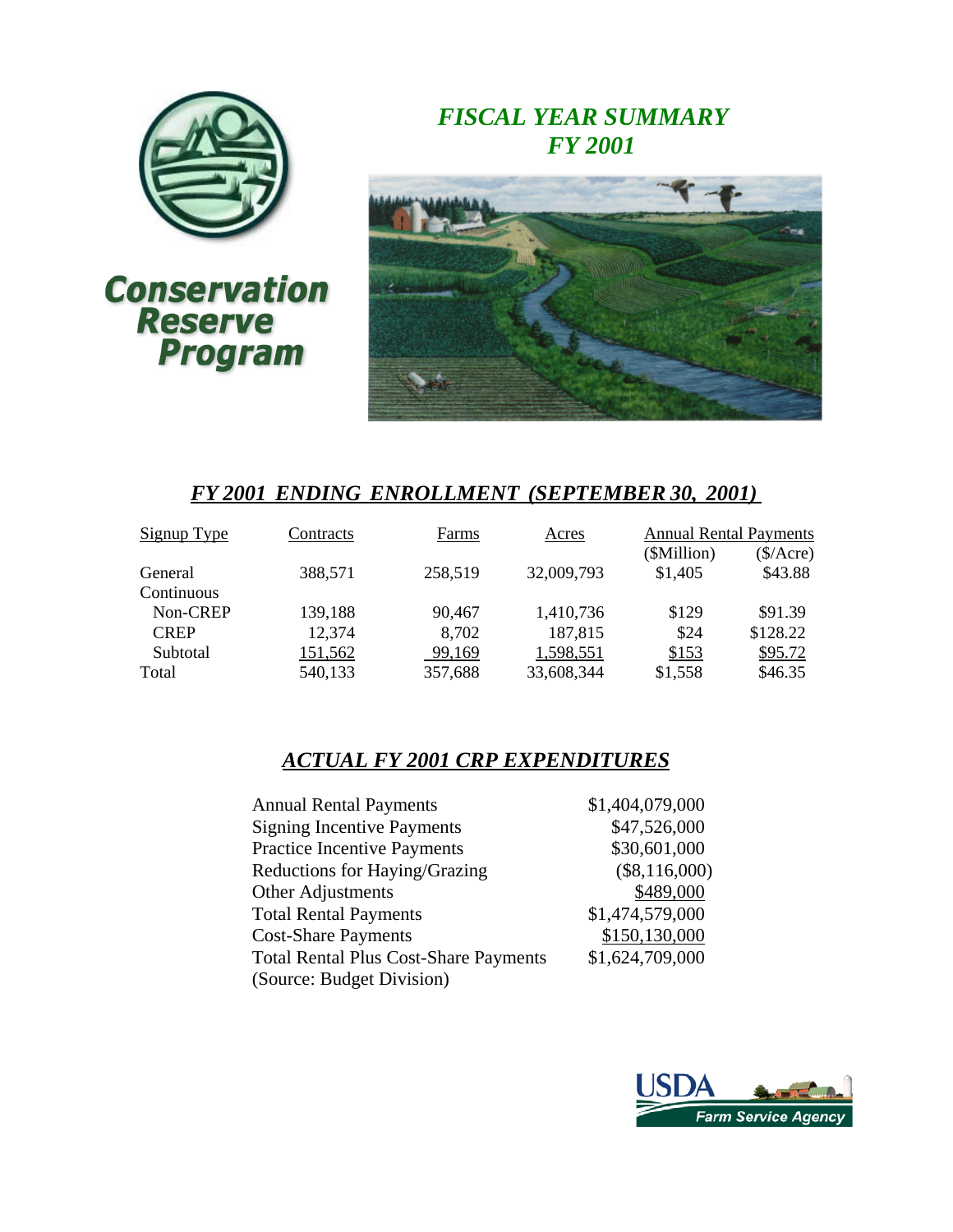**General Signup**. Producers with eligible lands compete for acceptance based on an environmental benefits index (EBI) during specified enrollment periods. Producers may submit offers below soilspecific maximum rental rates to increase EBI ranking. The most recent general signup (Signup 20) was conducted during a 4-week period in early 2000. About 2.3 million acres were approved.

**Continuous Signup**. Producers with eligible lands may enroll certain high priority conservation practices, such as filterstrips and riparian buffers, at any time during the year without competition. In addition to annual soil rental payment and cost-share assistance, many practices are eligible for additional annual and up-front financial incentives. **Farmable Wetlands Pilot** enrollment began in June 2001 under modified continuous signup provisions.

**Conservation Reserve Enhancement Program (CREP)**. Under CREP agreements, Federal/State partnerships, currently in 20 States, implement projects designed to address specific environmental objectives through targeted CRP enrollments. Signup is held on a continuous basis, general signup practices may be included, and additional financial incentives are generally provided.

The accompanying tables are based on contract data developed and entered in CRP data files by USDA Service Centers, and are based on the physical location of the CRP contracted land. Some adjustments have been made to correct miscoded data in the contract files. Farmable Wetland Pilot contracts are included in the continuous signup tables. Acreage represents fiscal year 2001 ending enrollment. These lands were not available for cropping during the year ending September 30, 2001.\*\*

| <u>Current Enrollment by Signup and Initial Contract Year</u> |  |
|---------------------------------------------------------------|--|
|                                                               |  |
|                                                               |  |
| <b>Current Enrollment by State and Type of Signup</b>         |  |
|                                                               |  |
|                                                               |  |
|                                                               |  |
|                                                               |  |
|                                                               |  |
|                                                               |  |
|                                                               |  |
|                                                               |  |
|                                                               |  |
|                                                               |  |
|                                                               |  |

\*\* Data from Arizona, Hawaii, and Nevada not reported because of confidentiality concerns (less than 3 contracts in State). Data from these States are included in the totals.

Page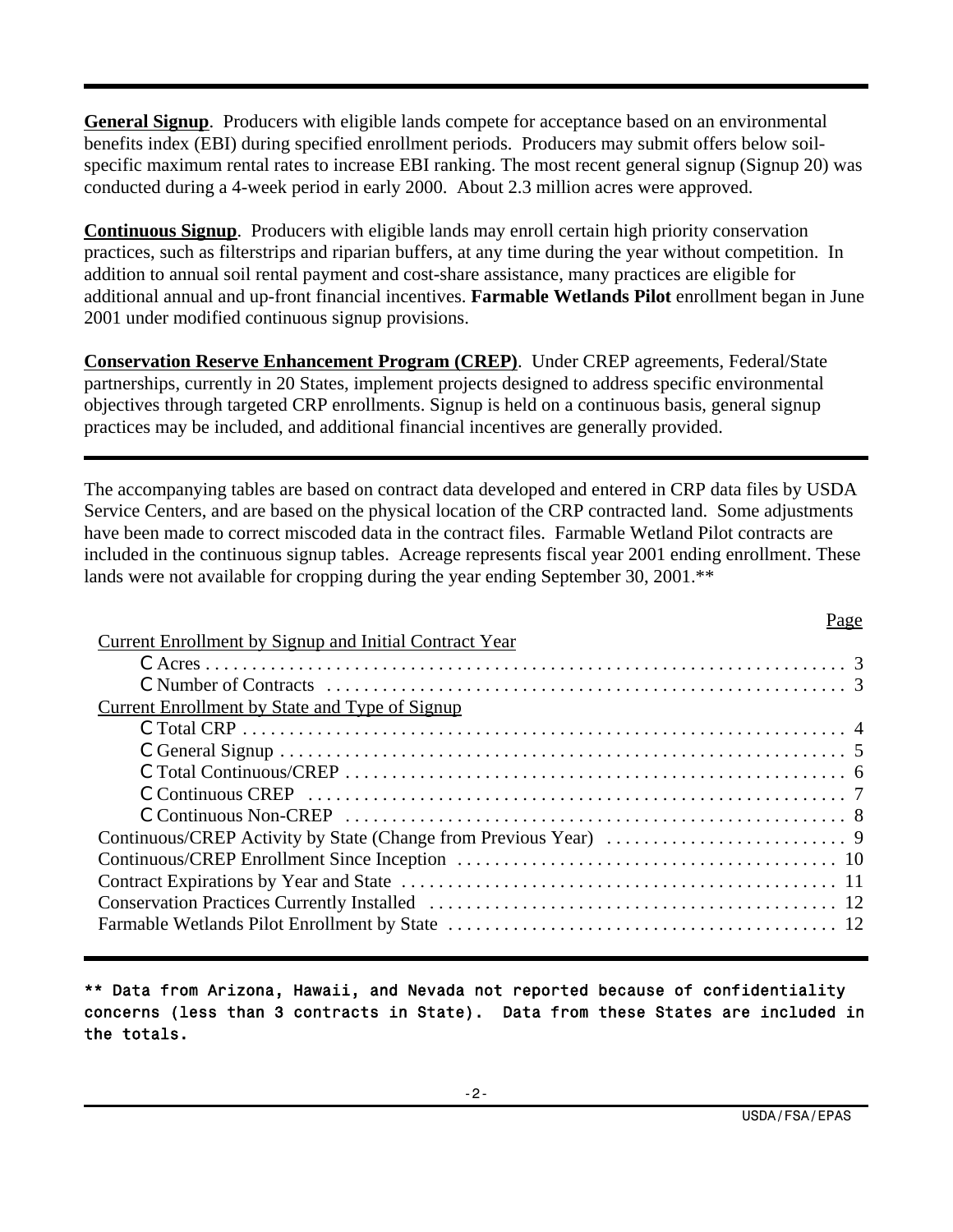# CRP ENROLLMENT AS OF SEPTEMBER 30, 2001 BY SIGNUP AND INITIAL CONTRACT YEAR 1/

|               | <b>BEFORE</b> |              |         |          |                    |              |           |           |              |
|---------------|---------------|--------------|---------|----------|--------------------|--------------|-----------|-----------|--------------|
| <b>SIGNUP</b> | 1993          | 1993         | 1996    | 1997     | 1998               | 1999         | 2000      | 2001      | <b>TOTAL</b> |
| $1 - 10$      | 70,004        | 0            | 0       | $\Omega$ | $\Omega$           | <sup>0</sup> | 0         | 0         | 70,004       |
| 11            | 930,159       | 0            |         |          |                    |              |           | 0         | 930,159      |
| 12            | 0             | 970,261      |         |          |                    |              |           | 0         | 970,261      |
| 13            |               | 0            | 436,182 | 159,822  |                    |              |           | 0         | 596,004      |
| 14            |               | 0            | 0       | 99,612   | 461,707            |              |           | 0         | 561,320      |
| 15            |               | 0            |         |          | 0, 16, 196, 574    | 356,885      |           | 0         | 16,553,459   |
| 16            |               | 0            |         | 0        | 1,775,565          | 4,084,976    | 0         | 0         | 5,860,541    |
| 17            |               | 0            |         | 0        | 113,610            | 104,426      |           | 0         | 218,036      |
| 18            |               | 0            |         | 0        |                    | 0            | 4,763,966 | 0         | 4,763,966    |
| 19            |               | 0            |         |          | 0                  | 135,937      | 132,197   | 0         | 268,133      |
| 20            |               | 0            |         |          | $\Omega$           | 0            | 0         | 2,265,399 | 2,265,399    |
| 21            |               | 0            |         |          |                    | 0            | 106,748   | 12,621    | 119,369      |
| 22            |               | <sup>0</sup> |         |          |                    | O            | 33,784    | 175,260   | 209,044      |
| 23            |               | ∩            |         |          |                    |              | ŋ         | 222,649   | 222,649      |
| <b>ALL</b>    | ,000,163      | 970,261      | 436,182 |          | 259,434 18,547,456 | 4,682,223    | 5,036,694 | 2,675,930 | 33,608,344   |

#### ACRES

## NUMBER OF CONTRACTS

|               | <b>BEFORE</b> |        |              |          |         |        |          |          |              |
|---------------|---------------|--------|--------------|----------|---------|--------|----------|----------|--------------|
| <b>SIGNUP</b> | 1993          | 1993   | 1996         | 1997     | 1998    | 1999   | 2000     | 2001     | <b>TOTAL</b> |
|               |               |        |              |          |         |        |          |          |              |
| $1 - 10$      | 2,986         | 0      | <sup>0</sup> | 0        | 0       | 0      | $\Omega$ | 0        | 2,986        |
| 11            | 15,934        | 0      |              | $\Omega$ | 0       | 0      | 0        | 0        | 15,934       |
| 12            | 0             | 18,755 |              | 0        | 0       | 0      | 0        | 0        | 18,755       |
| 13            | $\mathbf 0$   | 0      | 10,610       | 2,175    |         | 0      | 0        | $\Omega$ | 12,785       |
| 14            | 0             | 0      | 0            | 11,351   | 21,839  | o      | 0        | 0        | 33,190       |
| 15            | 0             | 0      | 0            | 0        | 161,610 | 2,560  | 0        | 0        | 164,170      |
| 16            | 0             | 0      | $\Omega$     | 0        | 23,435  | 52,080 | $\Omega$ | 0        | 75,515       |
| 17            | 0             | 0      | $\Omega$     | 0        | 14,234  | 11,542 | 0        | 0        | 25,776       |
| 18            | 0             | 0      | $\Omega$     | 0        | 0       | 0      | 60,507   | 0        | 60,507       |
| 19            | 0             | 0      | $\Omega$     | 0        | 0       | 16,983 | 12,726   | 0        | 29,709       |
| 20            | 0             | 0      | 0            | 0        | 0       | 0      | 0        | 37,919   | 37,919       |
| 21            | 0             | 0      | O            | 0        | 0       | 0      | 12,205   | 834      | 13,039       |
| 22            | O             | O      |              | O        | 0       | 0      | 5,562    | 16,507   | 22,069       |
| 23            | U             | n      | n            | n        | U       | O      | 0        | 27,779   | 27,779       |
| <b>ALL</b>    | 18,920        | 18,755 | 10,610       | 13,526   | 221,118 | 83,165 | 91,000   | 83,039   | 540,133      |

 1/ For CRP, contract year is the same as fiscal year, which begins October 1. Note: There are no contracts with initial contract years 1994 or 1995.

 General Signup Numbers: 1-13, 15, 16, 18, 20 Continuous Signup Numbers: 14, 17, 19, 21-23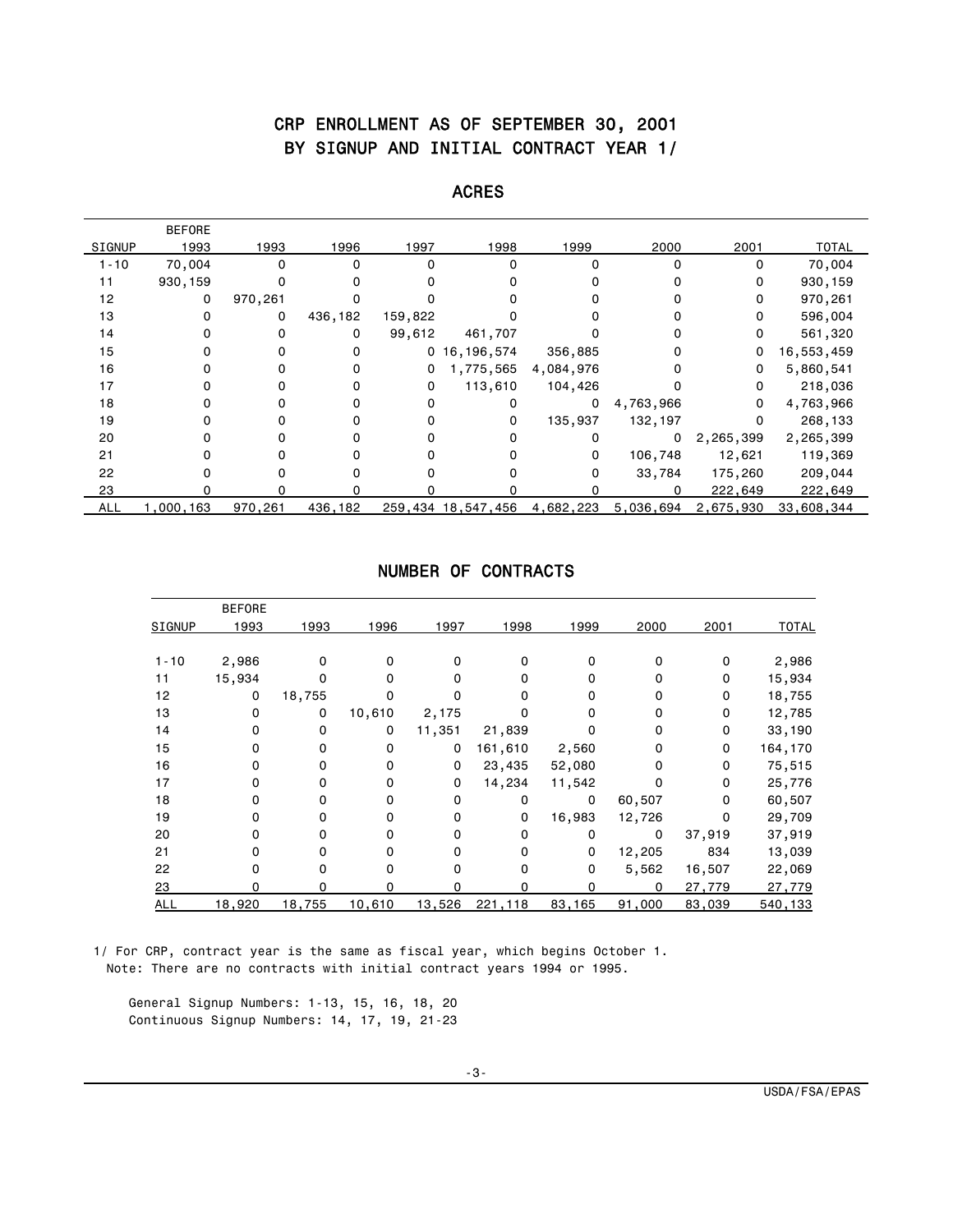|                      | NUMBER OF | NUMBER OF    |              | ANNUAL RENTAL PAYMENTS 2/ |          |
|----------------------|-----------|--------------|--------------|---------------------------|----------|
| STATE 1/             | CONTRACTS | <b>FARMS</b> | <b>ACRES</b> | ( \$1,000)                | (S/ACRE) |
| U.S.                 | 540,133   | 357,688      | 33,608,344   | 1,557,667                 | 46.35    |
| ALABAMA              | 9,681     | 7,389        | 480,160      | 21,543                    | 44.87    |
| <b>ALASKA</b>        | 61        | 42           | 29,479       | 978                       | 33.18    |
| ARKANSAS             | 2,769     | 1,981        | 157,270      | 6,812                     | 43.32    |
| CALIFORNIA           | 447       | 334          | 137,241      | 3,972                     | 28.95    |
| COLORADO             | 11,326    | 5,623        | 2,204,898    | 68,667                    | 31.14    |
| CONNECTICUT          | 26        | 24           | 318          | 21                        | 66.81    |
| DELAWARE             | 394       | 267          | 4,691        | 422                       | 89.98    |
| FLORIDA              | 1,955     | 1,598        | 90,346       | 3,379                     | 37.40    |
| GEORGIA              | 8,332     | 6,344        | 318,907      | 12,639                    | 39.63    |
| <b>IDAHO</b>         | 4,966     | 2,879        | 792,752      | 30,938                    | 39.03    |
| ILLINOIS             | 51,326    | 35,886       | 915,508      | 88,420                    | 96.58    |
| INDIANA              | 20,812    | 14,705       | 293,513      | 24,801                    | 84.50    |
| IOWA                 | 70,948    | 45,911       | 1,802,922    | 177,637                   | 98.53    |
| <b>KANSAS</b>        | 35,368    | 23,644       | 2,652,741    | 102,539                   | 38.65    |
| <b>KENTUCKY</b>      | 10,283    | 7,384        | 305,470      | 21,705                    | 71.05    |
| LOUISIANA            | 2,661     | 1,931        | 207,102      | 9,149                     | 44.17    |
| MAINE                | 815       | 553          | 24,501       | 1,228                     | 50.11    |
| MARYLAND             | 3,502     | 2,437        | 45,140       | 4,418                     | 97.88    |
| <b>MASSACHUSETTS</b> | 17        | 14           | 121          | 12                        | 103.24   |
| MICHIGAN             | 11,581    | 8,406        | 287,659      | 17,410                    | 60.52    |
| MINNESOTA            | 39,618    | 26,352       | 1,596,087    | 87,231                    | 54.65    |
| MISSISSIPPI          | 16,434    | 12,027       | 851,752      | 33,751                    | 39.63    |
| MISSOURI             | 28,700    | 19,736       | 1,539,741    | 100,898                   | 65.53    |
| <b>MONTANA</b>       | 17,263    | 6,486        | 3,416,852    | 113,895                   | 33.33    |
| NEBRASKA             | 18,575    | 12,506       | 1,133,239    | 60,568                    | 53.45    |
| <b>NEW HAMPSHIRE</b> | 13        | 11           | 183          | 9                         | 51.00    |
| NEW JERSEY           | 112       | 82           | 2,241        | 114                       | 50.67    |
| NEW MEXICO           | 2,545     | 1,595        | 589,984      | 18,458                    | 31.29    |
| NEW YORK             | 2,056     | 1,568        | 57,342       | 2,429                     | 42.37    |
| NORTH CAROLINA       | 5,951     | 4,177        | 110,371      | 5,982                     | 54.19    |
| NORTH DAKOTA         | 32,091    | 16,898       | 3,320,776    | 109,618                   | 33.01    |
| OHIO                 | 16,833    | 12,690       | 300,540      | 23,970                    | 79.76    |
| <b>OKLAHOMA</b>      | 8,541     | 5,909        | 1,027,733    | 33,360                    | 32.46    |
| OREGON               | 2,391     | 1,457        | 452,608      | 21,121                    | 46.66    |
| PENNSYLVANIA         | 3,255     | 2,398        | 89,846       | 5,010                     | 55.76    |
| PUERTO RICO          | 20        | 19           | 671          | 60                        | 89.05    |
| SOUTH CAROLINA       | 8,427     | 5,490        | 217,940      | 7,617                     | 34.95    |
| SOUTH DAKOTA         | 18,995    | 11,028       | 1,417,540    | 56,963                    | 40.18    |
| <b>TENNESSEE</b>     | 6,785     | 5,455        | 248,518      | 13,419                    | 54.00    |
| <b>TEXAS</b>         | 23,833    | 17,450       | 4,043,441    | 142,923                   | 35.35    |
| <b>UTAH</b>          | 1,008     | 604          | 199,799      | 6,073                     | 30.39    |
| VERMONT              | 38        | 36           | 460          | 23                        | 50.97    |
| VIRGINIA             | 2,536     | 2,126        | 49,477       | 2,257                     | 45.62    |
| WASHINGTON           | 9,131     | 4,432        | 1,275,368    | 65,598                    | 51.43    |
| WEST VIRGINIA        | 50        | 42           | 981          | 41                        | 41.93    |
| WISCONSIN            | 26,645    | 19,104       | 636,544      | 42,027                    | 66.02    |
| WYOMING              | 1,013     | 655          | 277,377      | 7,560                     | 27.25    |

#### CRP ENROLLMENT BY STATE AS OF SEPTEMBER 30, 2001 -------------TOTAL CRP (ALL SIGNUPS)------------

1/ State in which land is located.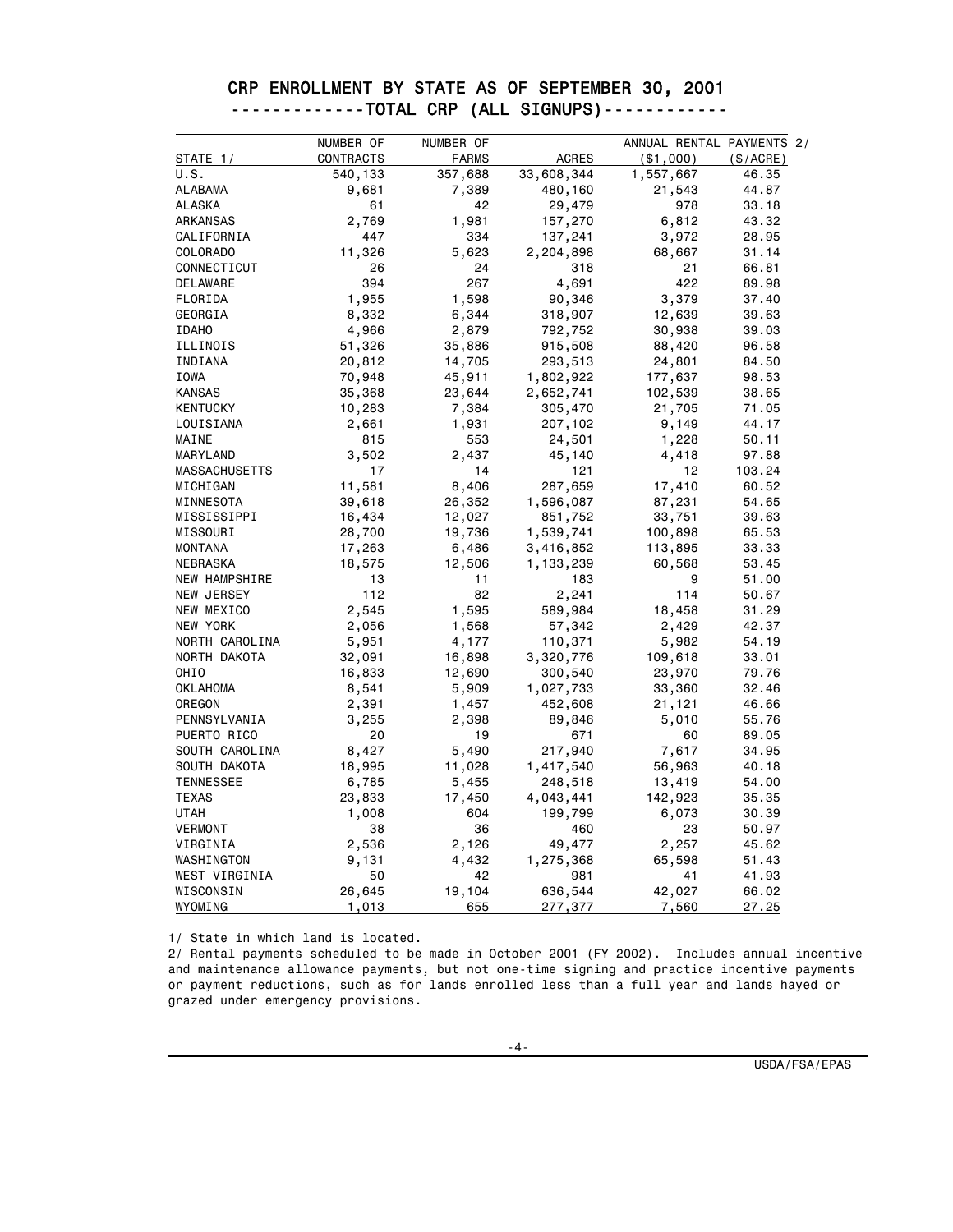|  | CRP ENROLLMENT BY STATE AS OF SEPTEMBER 30, 2001 |  |  |  |  |
|--|--------------------------------------------------|--|--|--|--|
|  | ---------------GENERAL SIGNUP------------------  |  |  |  |  |

|                  | NUMBER OF      | NUMBER OF    |              | ANNUAL RENTAL PAYMENTS 2/ |           |
|------------------|----------------|--------------|--------------|---------------------------|-----------|
| STATE 1          | CONTRACTS      | <b>FARMS</b> | <b>ACRES</b> | ( \$1,000)                | (\$/ACRE) |
| U.S.             | 388,571        | 258,519      | 32,009,793   | 1,404,658                 | 43.88     |
| <b>ALABAMA</b>   | 9,301          | 7,103        | 472,738      | 21,153                    | 44.75     |
| <b>ALASKA</b>    | 58             | 39           | 29,336       | 968                       | 33.01     |
| ARKANSAS         | 2,288          | 1,661        | 149,157      | 6,260                     | 41.97     |
| CALIFORNIA       | 403            | 294          | 134,985      | 3,832                     | 28.39     |
| COLORADO         | 10,921         | 5,365        | 2,201,384    | 68,524                    | 31.13     |
| CONNECTICUT      | 16             | 16           | 235          | 14                        | 61.35     |
| DELAWARE         | 83             | 66           | 1,809        | 118                       | 65.38     |
| FLORIDA          | 1,953          | 1,596        | 90,279       | 3,376                     | 37.39     |
| GEORGIA          | 8,200          | 6,268        | 317,734      | 12,582                    | 39.60     |
| <b>IDAHO</b>     | 4,755          | 2,704        | 788,756      | 30,721                    | 38.95     |
| ILLINOIS         | 22,605         | 16,118       | 666,539      | 53,529                    | 80.31     |
| INDIANA          | 8,618          | 6,745        | 245,045      | 18,699                    | 76.31     |
| IOWA             | 34,264         | 23,796       | 1,528,239    | 137,926                   | 90.25     |
| <b>KANSAS</b>    | 31,762         | 20,991       | 2,622,060    | 100,614                   | 38.37     |
| KENTUCKY         | 6,682          | 5,146        | 276,541      | 18,800                    | 67.98     |
| LOUISIANA        | 2,573          | 1,868        | 204,891      | 9,031                     | 44.08     |
| MAINE            | 729            | 486          | 24,177       | 1,206                     | 49.89     |
| MARYLAND         | 703            | 550          | 14,761       | 1,017                     | 68.92     |
| MASSACHUSETTS    | $\overline{7}$ | 6            | 93           | 10                        | 102.70    |
| MICHIGAN         | 7,814          | 6,199        | 266,514      | 15,084                    | 56.60     |
| MINNESOTA        | 25,857         | 16,993       | 1,449,151    | 73,710                    | 50.86     |
| MISSISSIPPI      | 14,044         | 10,303       | 813,088      | 31,486                    | 38.72     |
| MISSOURI         | 24,763         | 16,941       | 1,500,917    | 97,391                    | 64.89     |
| <b>MONTANA</b>   | 15,974         | 6,007        | 3,270,294    | 108,419                   | 33.15     |
| NEBRASKA         | 15,076         | 10,009       | 1,107,790    | 58,199                    | 52.54     |
| NEW HAMPSHIRE    | 1              | 1            | 11           | 1                         | 48.00     |
| NEW JERSEY       | 87             | 65           | 2,139        | 106                       | 49.39     |
| NEW MEXICO       | 2,544          | 1,594        | 589,811      | 18,451                    | 31.28     |
| NEW YORK         | 1,670          | 1,283        | 52,710       | 2,165                     | 41.08     |
| NORTH CAROLINA   | 4,120          | 3,277        | 86,442       | 3,720                     | 43.04     |
| NORTH DAKOTA     | 27,998         | 14,340       | 3,208,653    | 105,040                   | 32.74     |
| OHIO             | 7,711          | 6,224        | 264,476      | 19,636                    | 74.25     |
| <b>OKLAHOMA</b>  | 8,263          | 5,686        | 1,016,790    | 32,887                    | 32.34     |
| OREGON           | 2,047          | 1,218        | 445,387      | 20,557                    | 46.15     |
| PENNSYLVANIA     | 1,959          | 1,590        | 65,023       | 2,711                     | 41.70     |
| PUERTO RICO      | 20             | 19           | 671          | 60                        | 89.05     |
| SOUTH CAROLINA   | 5,576          | 3,842        | 187,712      | 6,018                     | 32.06     |
| SOUTH DAKOTA     | 13,726         | 7,323        | 1,302,409    | 49,615                    | 38.10     |
| <b>TENNESSEE</b> | 6,187          | 4,960        | 243,636      | 13,015                    | 53.42     |
| <b>TEXAS</b>     | 23,494         | 17,168       | 4,029,861    | 142,355                   | 35.32     |
| UTAH             | 1,003          | 599          | 199,759      | 6,071                     | 30.39     |
| VERMONT          | 5              | 5            | 122          | 5                         | 40.44     |
| VIRGINIA         | 1,757          | 1,460        | 42,387       | 1,746                     | 41.20     |
| WASHINGTON       | 6,866          | 3,305        | 1,203,949    | 60,456                    | 50.21     |
| WEST VIRGINIA    | 27             | 23           | 851          | 35                        | 40.69     |
| WISCONSIN        | 23,103         | 16,657       | 614,311      | 39,841                    | 64.85     |
| WYOMING          | 956            | 608          | 275,982      | 7,497                     | 27.17     |

1/ State in which land is located.

2/ Rental payments scheduled to be made in October 2001 (FY 2002). Includes annual maintenance allowance payments, but not payment reductions, such as for lands enrolled less than a full year and lands hayed or grazed under emergency provisions.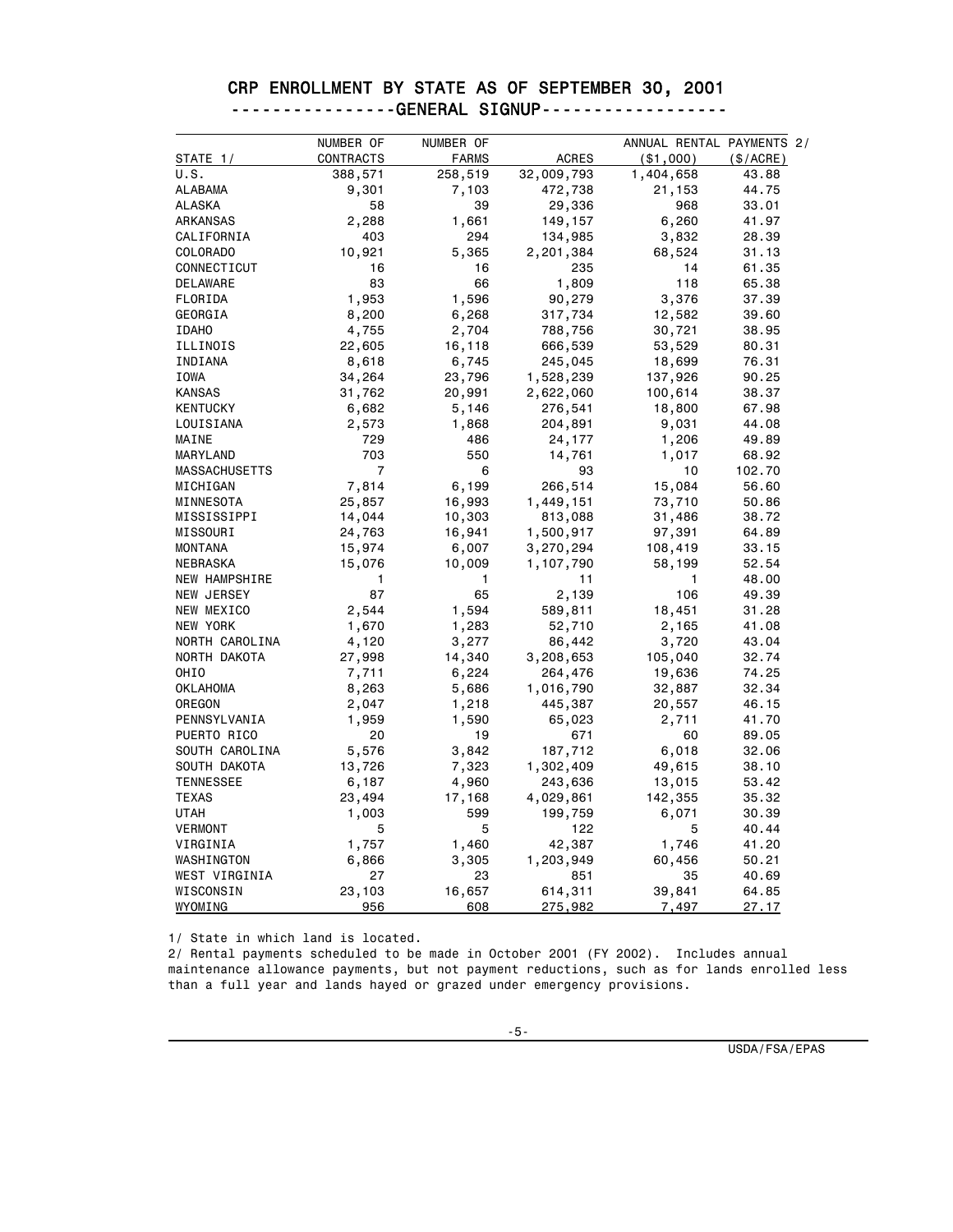|                      | NUMBER OF      | NUMBER OF    |              | ANNUAL RENTAL PAYMENTS 2/ |           |
|----------------------|----------------|--------------|--------------|---------------------------|-----------|
| <b>STATE 1/</b>      | CONTRACTS      | <b>FARMS</b> | <b>ACRES</b> | ( \$1,000)                | (\$/ACRE) |
| U.S.                 | 151,562        | 99,169       | 1,598,551    | 153,009                   | 95.72     |
| ALABAMA              | 380            | 286          | 7,422        | 390                       | 52.50     |
| <b>ALASKA</b>        | 3              | 3            | 143          | 10                        | 70.01     |
| ARKANSAS             | 481            | 320          | 8,113        | 552                       | 68.07     |
| CALIFORNIA           | 44             | 40           | 2,256        | 141                       | 62.31     |
| <b>COLORADO</b>      | 405            | 258          | 3,514        | 144                       | 40.86     |
| CONNECTICUT          | 10             | 8            | 83           | $\overline{7}$            | 82.32     |
| DELAWARE             | 311            | 201          | 2,882        | 304                       | 105.42    |
| FLORIDA              | $\overline{c}$ | 2            | 68           | 3                         | 39.88     |
| GEORGIA              | 132            | 76           | 1,173        | 57                        | 48.88     |
| <b>IDAHO</b>         | 211            | 175          | 3,995        | 217                       | 54.27     |
| ILLINOIS             | 28,721         | 19,768       | 248,969      | 34,891                    | 140.14    |
| INDIANA              | 12,194         | 7,960        | 48,468       | 6,102                     | 125.89    |
| IOWA                 | 36,684         | 22,115       | 274,683      | 39,711                    | 144.57    |
| <b>KANSAS</b>        | 3,606          | 2,653        | 30,681       | 1,925                     | 62.73     |
| <b>KENTUCKY</b>      | 3,601          | 2,238        | 28,929       | 2,905                     | 100.41    |
| LOUISIANA            | 88             | 63           | 2,211        | 117                       | 53.11     |
| MAINE                | 86             | 67           | 323          | 21                        | 66.38     |
| MARYLAND             | 2,799          | 1,887        | 30,379       | 3,401                     | 111.95    |
| <b>MASSACHUSETTS</b> | 10             | 8            | 27           | 3                         | 105.06    |
| MICHIGAN             | 3,767          | 2,207        | 21,146       | 2,327                     | 110.03    |
| MINNESOTA            | 13,761         | 9,359        | 146,936      | 13,521                    | 92.02     |
| MISSISSIPPI          | 2,390          | 1,724        | 38,663       | 2,266                     | 58.60     |
| MISSOURI             | 3,937          | 2,795        | 38,824       | 3,507                     | 90.34     |
| <b>MONTANA</b>       | 1,289          | 479          | 146,558      | 5,476                     | 37.37     |
| NEBRASKA             | 3,499          | 2,497        | 25,448       | 2,369                     | 93.10     |
| NEW HAMPSHIRE        | 12             | 10           | 172          | 9                         | 51.18     |
| NEW JERSEY           | 25             | 17           | 102          | 8                         | 77.42     |
| NEW MEXICO           | 1              | 1            | 173          | $\overline{7}$            | 39.40     |
| NEW YORK             | 386            | 285          | 4,633        | 264                       | 57.00     |
| NORTH CAROLINA       | 1,831          | 900          | 23,929       | 2,261                     | 94.51     |
| NORTH DAKOTA         | 4,093          | 2,558        | 112,122      | 4,578                     | 40.83     |
| OHIO                 | 9,122          | 6,466        | 36,064       | 4,334                     | 120.16    |
| <b>OKLAHOMA</b>      | 278            | 223          | 10,943       | 473                       | 43.19     |
| OREGON               | 344            | 239          | 7,221        | 564                       | 78.10     |
| PENNSYLVANIA         | 1,296          | 808          | 24,822       | 2,298                     | 92.58     |
| PUERTO RICO          | 0              | 0            | 0            | 0                         | ä,        |
| SOUTH CAROLINA       | 2,851          | 1,648        | 30,228       | 1,599                     | 52.89     |
| SOUTH DAKOTA         | 5,269          | 3,705        | 115,131      | 7,348                     | 63.82     |
| <b>TENNESSEE</b>     | 598            | 495          | 4,883        | 404                       | 82.80     |
| <b>TEXAS</b>         | 339            | 282          | 13,580       | 568                       | 41.82     |
| <b>UTAH</b>          | 5              | 5            | 41           | $\overline{c}$            | 46.48     |
| <b>VERMONT</b>       | 33             | 31           | 338          | 19                        | 54.77     |
| VIRGINIA             | 779            | 666          | 7,091        | 511                       | 72.08     |
| WASHINGTON           | 2,265          | 1,127        | 71,419       | 5,142                     | 72.00     |
| WEST VIRGINIA        | 23             | 19           | 130          | 6                         | 50.06     |
| WISCONSIN            | 3,542          | 2,447        | 22,233       | 2,186                     | 98.31     |
| WYOMING              | 57             | 47           | 1,394        | 62                        | 44.77     |

#### CRP ENROLLMENT BY STATE AS OFSEPTEMBER 30, 2001 -------------TOTAL CONTINUOUS/CREP-------------

1/ State in which land is located.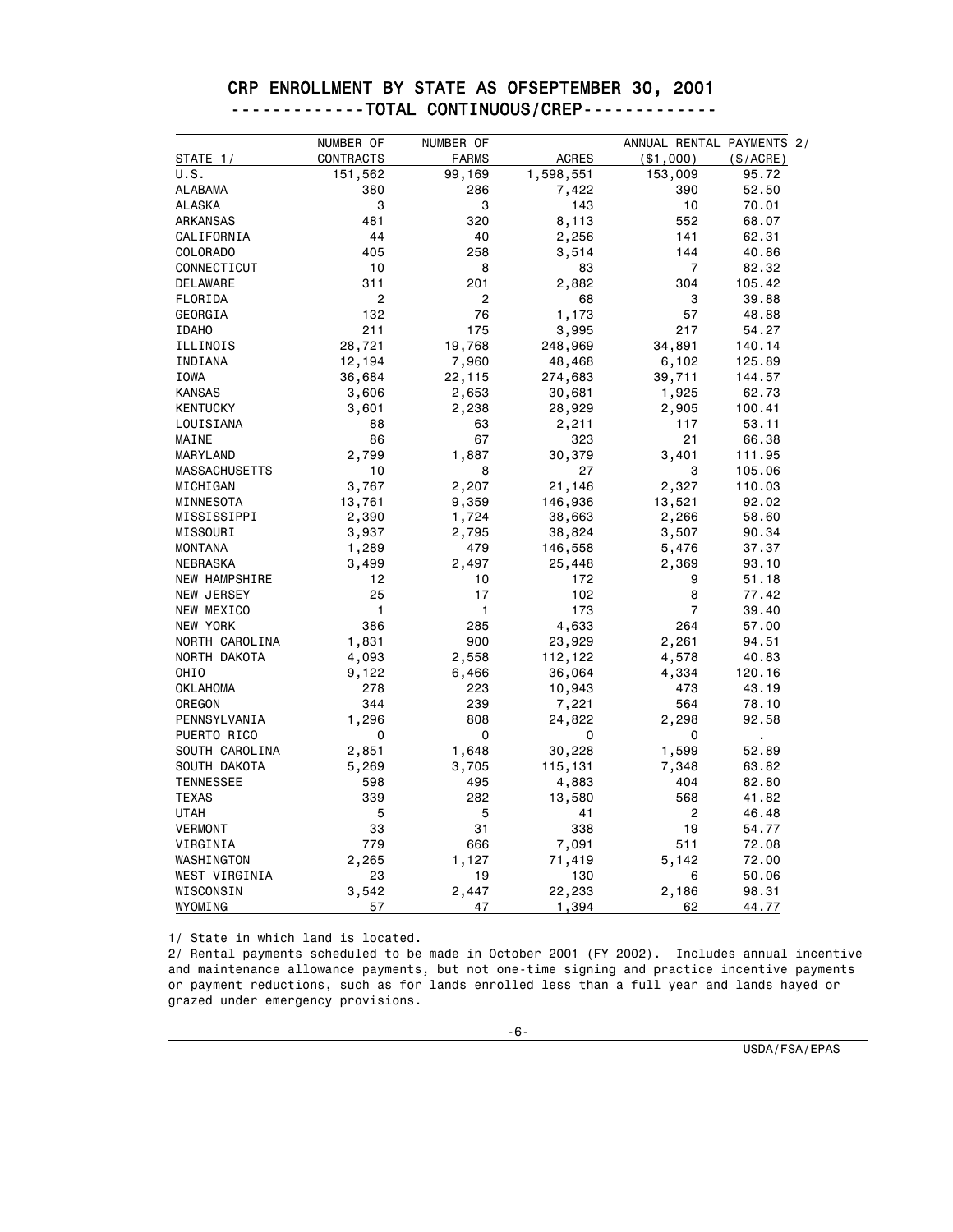|                      | NUMBER OF   | NUMBER OF    |              | ANNUAL RENTAL PAYMENTS 2/ |                |
|----------------------|-------------|--------------|--------------|---------------------------|----------------|
| STATE 1/             | CONTRACTS   | <b>FARMS</b> | <b>ACRES</b> | ( \$1,000)                | (\$/ACRE)      |
| U.S.                 | 12,374      | 8,702        | 187,815      | 24,082                    | 128.22         |
| <b>ALABAMA</b>       | 0           | 0            | 0            | 0                         |                |
| <b>ALASKA</b>        | 0           | 0            | 0            | 0                         |                |
| ARKANSAS             | 0           | 0            | 0            | 0                         |                |
| CALIFORNIA           | 1           | $\mathbf{1}$ | 4            | 0                         | 76.60          |
| <b>COLORADO</b>      | 0           | 0            | 0            | 0                         | $\blacksquare$ |
| CONNECTICUT          | 0           | 0            | 0            | 0                         | $\blacksquare$ |
| DELAWARE             | 173         | 103          | 2,198        | 249                       | 113.29         |
| FLORIDA              | 0           | 0            | 0            | 0                         | $\blacksquare$ |
| GEORGIA              | 0           | 0            | 0            | 0                         |                |
| <b>IDAHO</b>         | 0           | 0            | 0            | 0                         |                |
| ILLINOIS             | 3,714       | 2,832        | 71,093       | 11,258                    | 158.36         |
| INDIANA              | 0           | 0            | 0            | 0                         |                |
| <b>IOWA</b>          | 0           | 0            | 0            | 0                         |                |
| <b>KANSAS</b>        | 0           | 0            | 0            | 0                         |                |
| <b>KENTUCKY</b>      | 0           | 0            | 0            | 0                         |                |
| LOUISIANA            | 0           | $\mathbf 0$  | 0            | 0                         |                |
| MAINE                | 0           | 0            | 0            | 0                         |                |
| MARYLAND             | 2,347       | 1,550        | 27,450       | 3,154                     | 114.89         |
| <b>MASSACHUSETTS</b> | 0           | 0            | 0            | 0                         | $\blacksquare$ |
| MICHIGAN             | 946         | 538          | 8,296        | 1,051                     | 126.68         |
| MINNESOTA            | 711         | 595          | 19,435       | 2,079                     | 106.99         |
| MISSISSIPPI          | $\mathbf 0$ | 0            | 0            | 0                         | $\blacksquare$ |
| MISSOURI             | 1           | $\mathbf{1}$ | 57           | 4                         | 73.97          |
| <b>MONTANA</b>       | 0           | 0            | 0            | 0                         |                |
| NEBRASKA             | 0           | 0            | 0            | 0                         |                |
| <b>NEW HAMPSHIRE</b> | 0           | 0            | 0            | 0                         |                |
| NEW JERSEY           | 0           | 0            | 0            | 0                         |                |
| NEW MEXICO           | $\mathbf 0$ | $\mathbf 0$  | 0            | 0                         |                |
| NEW YORK             | 40          | 33           | 406          | 43                        | 106.71         |
| NORTH CAROLINA       | 944         | 562          | 15,233       | 1,629                     | 106.96         |
| NORTH DAKOTA         | 0           | 0            | 0            | 0                         | ä,             |
| OHIO                 | 1,490       | 1,090        | 8,342        | 1,281                     | 153.55         |
| <b>OKLAHOMA</b>      | 0           | 0            | 0            | 0                         |                |
| OREGON               | 186         | 140          | 3,563        | 323                       | 90.71          |
| PENNSYLVANIA         | 1,075       | 629          | 24,294       | 2,270                     | 93.44          |
| PUERTO RICO          | 0           | 0            | 0            | 0                         |                |
| SOUTH CAROLINA       | 0           | 0            | 0            | 0                         |                |
| SOUTH DAKOTA         | 0           | 0            | 0            | 0                         |                |
| <b>TENNESSEE</b>     | 0           | 0            | 0            | 0                         |                |
| <b>TEXAS</b>         | 0           | 0            | 0            | 0                         |                |
| <b>UTAH</b>          | 0           | 0            | 0            | 0                         |                |
| <b>VERMONT</b>       | 0           | 0            | 0            | 0                         |                |
| VIRGINIA             | 653         | 552          | 5,801        | 448                       | 77.28          |
| WASHINGTON           | 93          | 76           | 1,641        | 291                       | 177.38         |
| WEST VIRGINIA        | 0           | 0            | 0            | 0                         |                |
| WISCONSIN            | 0           | 0            | 0            | 0                         |                |
| WYOMING              | 0           | $\Omega$     | 0            | 0                         |                |

#### CRP ENROLLMENT BY STATE AS OF SEPTEMBER 30, 2001 ------------------CREP ONLY--------------------

1/ State in which land is located.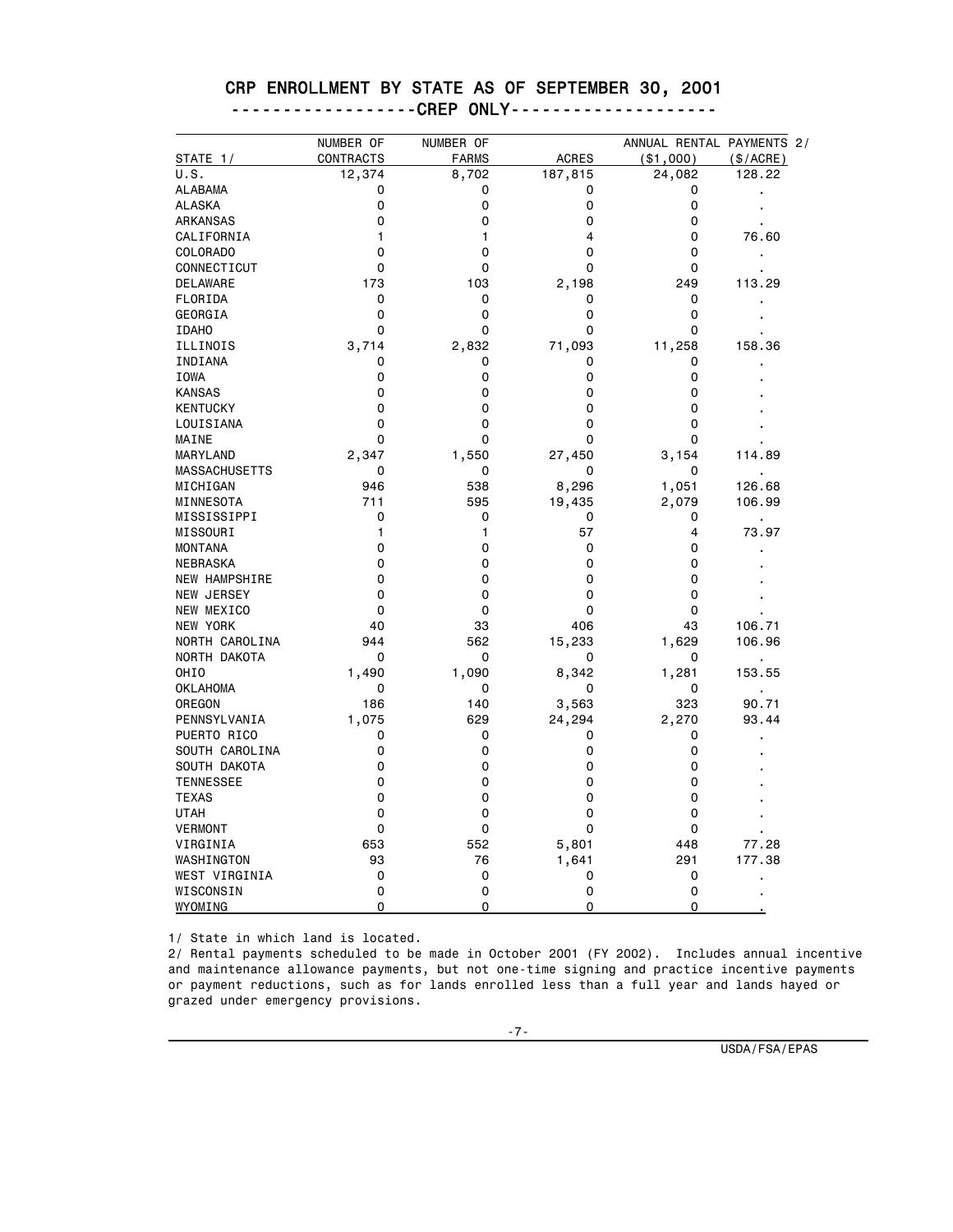|                      | NUMBER OF      | NUMBER OF    |              | ANNUAL RENTAL PAYMENTS 2/ |           |
|----------------------|----------------|--------------|--------------|---------------------------|-----------|
| STATE 1/             | CONTRACTS      | <b>FARMS</b> | <b>ACRES</b> | ( \$1,000)                | (\$/ACRE) |
| U.S.                 | 139,188        | 90,467       | 1,410,736    | 128,927                   | 91.39     |
| ALABAMA              | 380            | 286          | 7,422        | 390                       | 52.50     |
| <b>ALASKA</b>        | 3              | 3            | 143          | 10                        | 70.01     |
| ARKANSAS             | 481            | 320          | 8,113        | 552                       | 68.07     |
| CALIFORNIA           | 43             | 39           | 2,252        | 140                       | 62.28     |
| <b>COLORADO</b>      | 405            | 258          | 3,514        | 144                       | 40.86     |
| CONNECTICUT          | 10             | 8            | 83           | $\overline{7}$            | 82.32     |
| DELAWARE             | 138            | 98           | 684          | 55                        | 80.13     |
| FLORIDA              | $\overline{c}$ | 2            | 68           | 3                         | 39.88     |
| GEORGIA              | 132            | 76           | 1,173        | 57                        | 48.88     |
| <b>IDAHO</b>         | 211            | 175          | 3,995        | 217                       | 54.27     |
| ILLINOIS             | 25,007         | 16,936       | 177,876      | 23,633                    | 132.86    |
| INDIANA              | 12,194         | 7,960        | 48,468       | 6,102                     | 125.89    |
| IOWA                 | 36,684         | 22,115       | 274,683      | 39,711                    | 144.57    |
| <b>KANSAS</b>        | 3,606          | 2,653        | 30,681       | 1,925                     | 62.73     |
| <b>KENTUCKY</b>      | 3,601          | 2,238        | 28,929       | 2,905                     | 100.41    |
| LOUISIANA            | 88             | 63           | 2,211        | 117                       | 53.11     |
| MAINE                | 86             | 67           | 323          | 21                        | 66.38     |
| MARYLAND             | 452            | 337          | 2,929        | 247                       | 84.38     |
| <b>MASSACHUSETTS</b> | 10             | 8            | 27           | 3                         | 105.06    |
| MICHIGAN             | 2,821          | 1,669        | 12,850       | 1,276                     | 99.29     |
| MINNESOTA            | 13,050         | 8,764        | 127,500      | 11,442                    | 89.74     |
| MISSISSIPPI          | 2,390          | 1,724        | 38,663       | 2,266                     | 58.60     |
| MISSOURI             | 3,936          | 2,794        | 38,767       | 3,503                     | 90.37     |
| <b>MONTANA</b>       | 1,289          | 479          | 146,558      | 5,476                     | 37.37     |
| NEBRASKA             | 3,499          | 2,497        | 25,448       | 2,369                     | 93.10     |
| <b>NEW HAMPSHIRE</b> | 12             | 10           | 172          | 9                         | 51.18     |
| NEW JERSEY           | 25             | 17           | 102          | 8                         | 77.42     |
| NEW MEXICO           | 1              | 1            | 173          | $\overline{7}$            | 39.40     |
| NEW YORK             | 346            | 252          | 4,226        | 221                       | 52.22     |
| NORTH CAROLINA       | 887            | 338          | 8,696        | 632                       | 72.70     |
| NORTH DAKOTA         | 4,093          | 2,558        | 112,122      | 4,578                     | 40.83     |
| OHIO                 | 7,632          | 5,376        | 27,722       | 3,053                     | 110.11    |
| <b>OKLAHOMA</b>      | 278            | 223          | 10,943       | 473                       | 43.19     |
| OREGON               | 158            | 99           | 3,658        | 241                       | 65.81     |
| PENNSYLVANIA         | 221            | 179          | 528          | 28                        | 53.25     |
| PUERTO RICO          | 0              | 0            | 0            | 0                         | ×,        |
| SOUTH CAROLINA       | 2,851          | 1,648        | 30,228       | 1,599                     | 52.89     |
| SOUTH DAKOTA         | 5,269          | 3,705        | 115,131      | 7,348                     | 63.82     |
| <b>TENNESSEE</b>     | 598            | 495          | 4,883        | 404                       | 82.80     |
| <b>TEXAS</b>         | 339            | 282          | 13,580       | 568                       | 41.82     |
| <b>UTAH</b>          | 5              | 5            | 41           | $\overline{c}$            | 46.48     |
| <b>VERMONT</b>       | 33             | 31           | 338          | 19                        | 54.77     |
| VIRGINIA             | 126            | 114          | 1,290        | 63                        | 48.69     |
| WASHINGTON           | 2,172          | 1,051        | 69,778       | 4,851                     | 69.52     |
| WEST VIRGINIA        | 23             | 19           | 130          | 6                         | 50.06     |
| WISCONSIN            | 3,542          | 2,447        | 22,233       | 2,186                     | 98.31     |
| WYOMING              | 57             | 47           | 1,394        | 62                        | 44.77     |

#### CRP ENROLLMENT BY STATE AS OFSEPTEMBER 30, 2001 --------------CONTINUOUS NON-CREP--------------

1/ State in which land is located.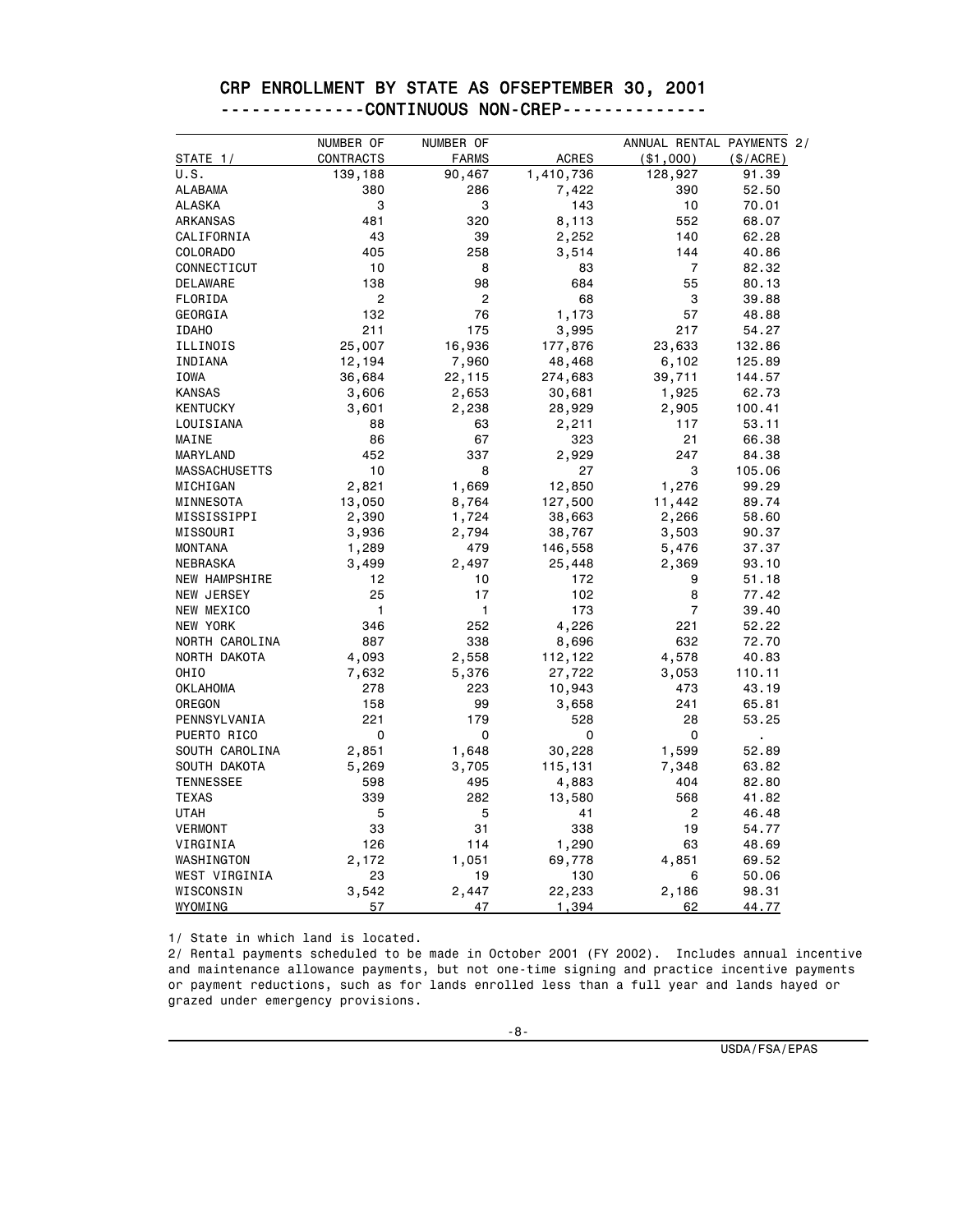|                      | - - - - - - NON - CREP - - - - - - |              | - - - - - - - - CREP - - - - - - - - |              | - - - - - - - TOTAL - - - - - - |              |
|----------------------|------------------------------------|--------------|--------------------------------------|--------------|---------------------------------|--------------|
|                      | NUMBER OF                          |              | NUMBER OF                            |              | NUMBER OF                       |              |
| STATE 1/             | <b>CONTRACTS</b>                   | <b>ACRES</b> | <b>CONTRACTS</b>                     | <b>ACRES</b> | <b>CONTRACTS</b>                | <b>ACRES</b> |
| U.S.                 | 37,562                             | 301,063      | 7,478                                | 105,686      | 45,040                          | 406,749      |
| ALABAMA              | 202                                | 5,360        | 0                                    | 0            | 202                             | 5,360        |
| <b>ALASKA</b>        | 3                                  | 143          | 0                                    | 0            | 3                               | 143          |
| ARKANSAS             | 222                                | 4,434        | 0                                    | 0            | 222                             | 4,434        |
| CALIFORNIA           | 39                                 | 1,963        | 1                                    | 4            | 40                              | 1,967        |
| COLORADO             | 163                                | 1,459        | 0                                    | 0            | 163                             | 1,459        |
| CONNECTICUT          | 5                                  | 25           | 0                                    | 0            | 5                               | 25           |
| DELAWARE             | 19                                 | 56           | 142                                  | 1,912        | 161                             | 1,969        |
| FLORIDA              | 0                                  | 0            | 0                                    | 0            | 0                               | 0            |
| GEORGIA              | 11                                 | 83           | 0                                    | 0            | 11                              | 83           |
| <b>IDAHO</b>         | 119                                | 2,416        | 0                                    | 0            | 119                             | 2,416        |
| ILLINOIS             | 5,468                              | 41,077       | 1,387                                | 25,386       | 6,855                           | 66,463       |
| INDIANA              | 4,345                              | 17,200       | 0                                    | 0            | 4,345                           | 17,200       |
| IOWA                 | 8,864                              | 67,108       | 0                                    | 0            | 8,864                           | 67,108       |
| <b>KANSAS</b>        | 1,115                              | 6,380        | 0                                    | 0            | 1,115                           | 6,380        |
| <b>KENTUCKY</b>      | 1,454                              | 10,216       | 0                                    | 0            | 1,454                           | 10,216       |
| LOUISIANA            | 15                                 | 101          | 0                                    | 0            | 15                              | 101          |
| MAINE                | 45                                 | 107          | 0                                    | $\Omega$     | 45                              | 107          |
| MARYLAND             | 38                                 | 193          | 886                                  | 10,500       | 924                             | 10,693       |
| <b>MASSACHUSETTS</b> | 0                                  | 0            | 0                                    | 0            | 0                               | 0            |
| MICHIGAN             | 658                                | 3,510        | 946                                  | 8,296        | 1,604                           | 11,806       |
| MINNESOTA            | 3,254                              | 26,060       | 441                                  | 12,149       | 3,695                           | 38,209       |
| MISSISSIPPI          | 1,388                              | 24,406       | 0                                    | 0            | 1,388                           | 24,406       |
| MISSOURI             | 1,227                              | 10,724       | 1                                    | 57           | 1,228                           | 10,781       |
| <b>MONTANA</b>       | 80                                 | 1,469        | 0                                    | 0            | 80                              | 1,469        |
| NEBRASKA             | 1,205                              | 8,382        | 0                                    | 0            | 1,205                           | 8,382        |
| <b>NEW HAMPSHIRE</b> | 1                                  | 2            | 0                                    | 0            | 1                               | 2            |
| NEW JERSEY           | 5                                  | 11           | 0                                    | 0            | 5                               | 11           |
| NEW MEXICO           | 1                                  | 173          | 0                                    | 0            | 1                               | 173          |
| NEW YORK             | 203                                | 2,997        | 28                                   | 305          | 231                             | 3,302        |
| NORTH CAROLINA       | 236                                | 3,284        | 389                                  | 6,154        | 625                             | 9,439        |
| NORTH DAKOTA         | 928                                | 14,702       | 0                                    | 0            | 928                             | 14,702       |
| OHIO                 | 2,206                              | 6,784        | 1,358                                | 7,631        | 3,564                           | 14,415       |
| OKLAHOMA             | 59                                 | 704          | 0                                    | 0            | 59                              | 704          |
| OREGON               | 40                                 | 1,702        | 102                                  | 1,930        | 142                             | 3,632        |
| PENNSYLVANIA         | 98                                 | 216          | 1,074                                | 24,288       | 1,172                           | 24,504       |
| PUERTO RICO          | 0                                  | 0            | 0                                    | 0            | 0                               | 0            |
| SOUTH CAROLINA       | 684                                | 7,305        | 0                                    | 0            | 684                             | 7,305        |
| SOUTH DAKOTA         | 1,206                              | 6,056        | 0                                    | 0            | 1,206                           | 6,056        |
| <b>TENNESSEE</b>     | 190                                | 1,805        | 0                                    | 0            | 190                             | 1,805        |
| TEXAS                | 105                                | 1,891        | 0                                    | 0            | 105                             | 1,891        |
| UTAH                 | 2                                  | 9            | 0                                    | 0            | 2                               | 9            |
| <b>VERMONT</b>       | 14                                 | 134          | 0                                    | 0            | 14                              | 134          |
| VIRGINIA             | 21                                 | 164          | 653                                  | 5,801        | 674                             | 5,965        |
| WASHINGTON           | 512                                | 13,885       | 70                                   | 1,272        | 582                             | 15,157       |
| WEST VIRGINIA        | 10                                 | 88           | 0                                    | 0            | 10                              | 88           |
| WISCONSIN            | 1,063                              | 5,310        | 0                                    | 0            | 1,063                           | 5,310        |
| WYOMING              | 38                                 | 962          | 0                                    | $\Omega$     | 38                              | 962          |

#### CONTINUOUS/CREP ENROLLMENT CHANGE FROM PREVIOUS YEAR -----------CHANGE FROM FY 2000 TO FY 2001----------

1/ State in which land is located.

Note: Negative numbers, indicating net reductions in contracts or acres, reflect contract terminations, data errors, and/or data corrections.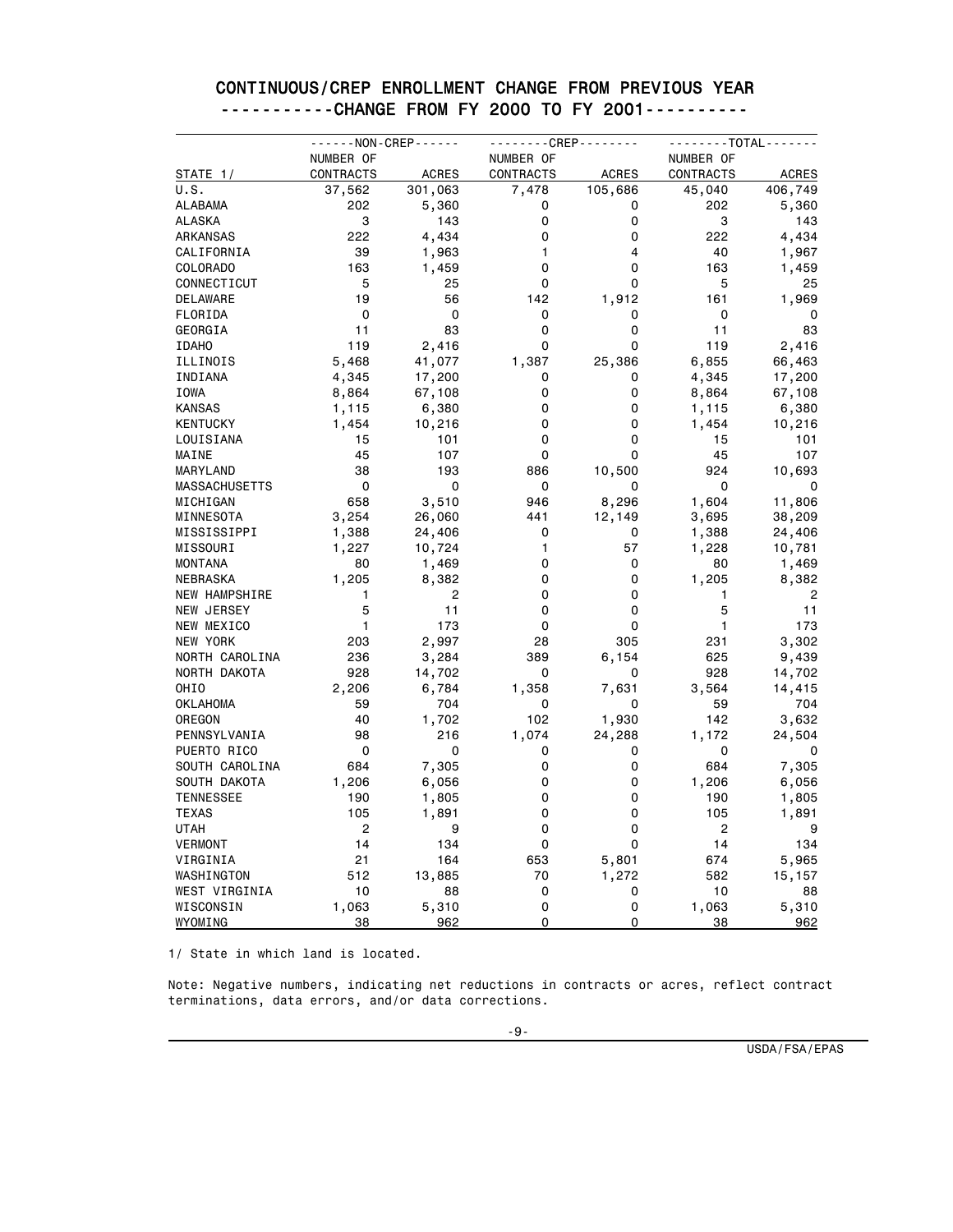#### CONTINUOUS/CREP/FWP ENROLLMENT SINCE INCEPTION BY STATE AND SIGNUP, AS OF SEPTEMBER 30, 2001(ACRES)

|                      | SIGNUP 14  | SIGNUP 17    | SIGNUPS 21,22<br>SIGNUP 19 |              | SIGNUP 23    |                 |
|----------------------|------------|--------------|----------------------------|--------------|--------------|-----------------|
| STATE 1/             | (FY 1997)  | (FY 1998)    | (FY 1999)                  | (FY 2000)    | (FY 2001)    | <b>TOTAL</b>    |
| U.S.                 | 561,320    | 218,036      | 268,133                    | 328,413      | 222,649      | 1,598,551       |
| <b>ALABAMA</b>       | 328        | 890          | 362                        | 4,891        | 951          | 7,422           |
| <b>ALASKA</b>        | 0          | 0            | 0                          | 40           | 103          | 143             |
| ARKANSAS             | 1,182      | 1,111        | 1,091                      | 2,792        | 1,936        | 8,113           |
| CALIFORNIA           | 0          | 40           | 0                          | 1,033        | 1,184        | 2,256           |
| COLORADO             | 707        | 734          | 240                        | 1,225        | 607          | 3,514           |
| CONNECTICUT          | 30         | 0            | 37                         | 13           | 3            | 83              |
| DELAWARE             | 383        | 174          | 39                         | 1,579        | 706          | 2,882           |
| FLORIDA              | 68         | 0            | 0                          | 0            | 0            | 68              |
| GEORGIA              | 465        | 494          | 124                        | 4            | 86           | 1,173           |
| <b>IDAHO</b>         | 568        | 533          | 293                        | 951          | 1,650        | 3,995           |
| ILLINOIS             | 54,628     | 31,999       | 59,514                     | 64,348       | 38,482       | 248,969         |
| INDIANA              | 11,271     | 5,280        | 6,930                      | 12,991       | 11,995       | 48,468          |
| IOWA                 | 55,790     | 61,939       | 59,392                     | 63,070       | 34,490       | 274,683         |
| <b>KANSAS</b>        | 8,925      | 4,551        | 7,450                      | 4,983        | 4,773        | 30,681          |
| <b>KENTUCKY</b>      | 2,356      | 3,578        | 8,270                      | 7,641        | 7,084        | 28,929          |
| LOUISIANA            | 1,728      | 142          | 184                        | 98           | 59           | 2,211           |
| MAINE                | 23         | 56           | 33                         | 122          | 89           | 324             |
| MARYLAND             | 1,940      | 6,438        | 7,825                      | 7,277        | 6,900        | 30,379          |
| <b>MASSACHUSETTS</b> | 9          | 13           | 5                          | 0            | 0            | 27              |
| MICHIGAN             | 2,132      | 2,119        | 2,951                      | 3,500        | 10,444       | 21,146          |
| MINNESOTA            | 49,750     | 26,781       | 19,781                     | 29,931       | 20,691       | 146,936         |
| MISSISSIPPI          | 2,036      | 4,824        | 5,476                      | 20,017       | 6,310        | 38,663          |
| MISSOURI             | 8,333      | 9,555        | 6,603                      | 8,248        | 6,085        | 38,824          |
| <b>MONTANA</b>       | 134,881    | 7,965        | 1,039                      | 1,723        | 949          | 146,558         |
| NEBRASKA             | 4,337      | 4,087        | 4,286                      | 7,567        | 5,171        | 25,448          |
| NEW HAMPSHIRE        | 151        | 16           | 0                          | 6            | 0            | 172             |
| NEW JERSEY           | 32         | 13           | 39                         | 9            | 9            | 102             |
| NEW MEXICO           | 0          | 0            | 0                          | 0            | 173          | 173             |
| NEW YORK             | 330        | 255          | 468                        | 1,781        | 1,798        | 4,633           |
| NORTH CAROLINA       | 67         | 425          | 12,120                     | 8,789        | 2,528        | 23,929          |
| NORTH DAKOTA         | 59,106     | 7,709        | 20,999                     | 12,213       | 12,095       | 112,122         |
| OHIO                 | 11,893     | 3,306        | 3,400                      | 8,947        | 8,518        | 36,064          |
| <b>OKLAHOMA</b>      | 7,725      | 1,266        | 998                        | 576          | 379          | 10,943          |
| OREGON               | 233        | 490          | 1,956                      | 2,372        | 2,171        | 7,221           |
| PENNSYLVANIA         | 73         | 98           | 63                         | 12,920       | 11,668       | 24,822          |
| SOUTH CAROLINA       | 2,681      | 9,835        | 8,583                      | 6,905        | 2,224        | 30,228          |
| SOUTH DAKOTA         | 98,187     | 3,921        | 4,018                      | 4,494        | 4,511        | 115,131         |
| <b>TENNESSEE</b>     | 1,006      | 956          | 737                        | 844          | 1,339        | 4,883           |
| <b>TEXAS</b>         | 5,153      | 4,645        | 1,476                      | 1,290        | 1,017        | 13,580          |
| <b>UTAH</b>          | 0          | 32           | 0                          | 0            | 9            | 41              |
| <b>VERMONT</b>       | 63         | 31           | 62                         | 129          | 52           | 338             |
| VIRGINIA             | 214        | 730          | 157                        | 3,417        | 2,573        | 7,091           |
| WASHINGTON           | 29,834     | 5,646        | 14,155                     | 15,347       | 6,436        | 71,419          |
| WEST VIRGINIA        | 18         | 14           | 8                          | 13           | 76           | 130             |
| WISCONSIN            | 2,682<br>0 | 5,000<br>345 | 6,890<br>78                | 3,793<br>521 | 3,868<br>452 | 22,233<br>1,394 |
| WYOMING              |            |              |                            |              |              |                 |

1/ State in which land is located.

Note: Signup 21 ended and Signup 22 began in June 2000, when signing and practice incentive payments for selected practices were added.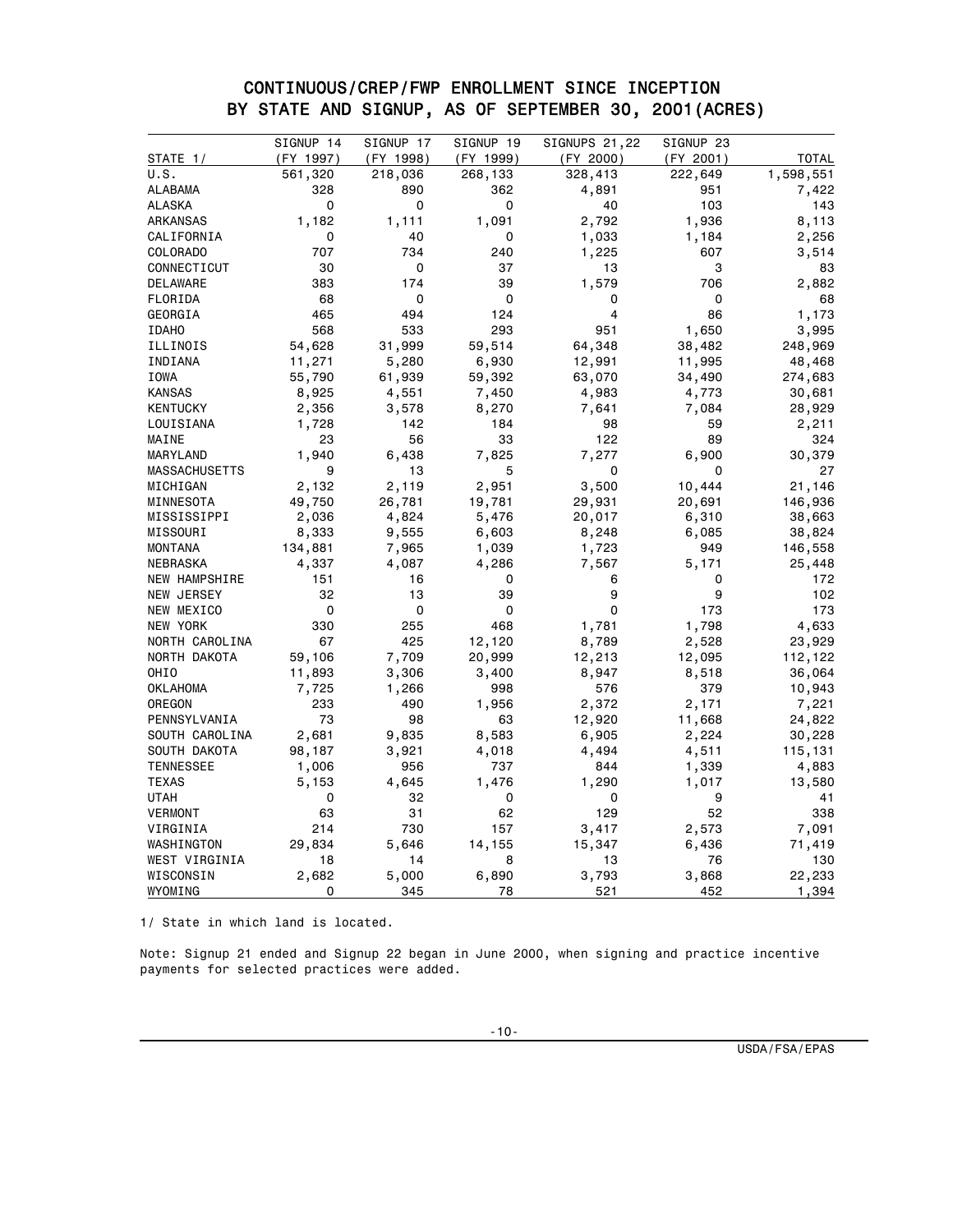## CRP CONTRACT EXPIRATIONS BY STATE AND YEAR OF CONTRACT EXPIRATION, AS OF SEPTEMBER 30, 2001 (ACRES)

|                |         |             | $2003 -$   |         |         |            |           |           |           |
|----------------|---------|-------------|------------|---------|---------|------------|-----------|-----------|-----------|
| STATE 1/       | 2001 2/ | 2002        | 2004       | 2005    | 2006    | 2007       | 2008      | 2009      | $2010+$   |
| U.S.           | 906,275 | 926,472     | 9,358      | 442,553 | 203,320 | 16,149,564 | 6,109,902 | 4,311,745 | 4,546,887 |
| ALABAMA        | 14,371  | 18,442      | 204        | 9,652   | 2,660   | 237,256    | 60,417    | 31,413    | 105,716   |
| ALASKA         | 0       | 0           | 0          | 0       | 0       | 24,123     | 0         | 5,014     | 343       |
| ARKANSAS       | 8,103   | 9,871       | 56         | 3,986   | 3,274   | 47,666     | 8,260     | 7,955     | 68,099    |
| CALIFORNIA     | 3,666   | 213         | 0          | 2,400   | 0       | 98,266     | 15,982    | 9,485     | 7,230     |
| COLORADO       | 13,542  | 9,609       | 0          | 2,080   | 1,866   | 1,357,545  | 397,525   | 305,796   | 116,934   |
| CONNECTICUT    | 0       | 0           | 0          | 0       | 0       | 167        | 34        | 71        | 46        |
| DELAWARE       | 0       | $\mathbf 0$ | 0          | 0       | 0       | 675        | 617       | 659       | 2,739     |
| FLORIDA        | 3,339   | 5,127       | 0          | 1,992   | 966     | 47,565     | 5,576     | 6,666     | 19,090    |
| GEORGIA        | 13,164  | 16,664      | 0          | 7,592   | 2,148   | 102,765    | 17,323    | 14,773    | 144,372   |
| <b>IDAHO</b>   | 33,150  | 29,046      | 0          | 3,229   | 1,444   | 533,797    | 69,471    | 86,416    | 36,107    |
| ILLINOIS       | 65,051  | 69,542      | 1,006      | 26,255  | 11,418  | 191,041    | 135,607   | 109,291   | 306,269   |
| INDIANA        | 32,946  | 36,542      | 830        | 5,685   | 4,063   | 75,715     | 46,294    | 30,848    | 60,543    |
| IOWA           | 93,084  | 110,804     | 1,282      | 61,283  | 15,585  | 525,361    | 361,696   | 257,102   | 376,535   |
| <b>KANSAS</b>  | 38,767  | 25,666      | 9          | 11,491  | 16,958  | 1,615,190  | 390,419   | 356,856   | 197,254   |
| KENTUCKY       | 9,309   | 15,927      | 1          | 5,833   | 1,282   | 136,084    | 47,994    | 31,882    | 57,140    |
| LOUISIANA      | 3,409   | 3,702       | 103        | 2,606   | 2,442   | 43,068     | 10,812    | 12,195    | 128,764   |
| MAINE          | 682     | 273         | 0          | 0       | 0       | 15,504     | 5,270     | 1,923     | 848       |
| MARYLAND       | 1,649   | 739         | 0          | 1,380   | 172     | 6,126      | 5,969     | 7,672     | 21,434    |
| MASSACHUSETTS  | 0       | 0           | 0          | 47      | 0       | 19         | 14        | 5         | 35        |
| MICHIGAN       | 39,863  | 68,618      | 85         | 17,150  | 3,165   | 48,132     | 48,478    | 25,074    | 37,094    |
| MINNESOTA      | 51,983  | 26,892      | 1,692      | 15,725  | 2,469   | 402,184    | 405,644   | 268,547   | 420,884   |
| MISSISSIPPI    | 21,867  | 21,472      | 325        | 30,125  | 22,074  | 427,888    | 72,221    | 71,480    | 183,798   |
| MISSOURI       | 81,021  | 93,952      | 428        | 51,425  | 18,759  | 791,882    | 188,117   | 130,561   | 182,976   |
| <b>MONTANA</b> | 42,621  | 36,602      | 0          | 33,057  | 27,595  | 1,685,400  | 768,773   | 517,020   | 305,784   |
| NEBRASKA       | 35,102  | 29,041      | 13         | 17,353  | 4,334   | 565,130    | 181,127   | 157,451   | 143,688   |
| NEW HAMPSHIRE  | 0       | 0           | 0          | 11      | 0       | 105        | 16        | 0         | 51        |
| NEW JERSEY     | 0       | 62          | 0          | 17      | 0       | 1,154      | 618       | 151       | 239       |
| NEW MEXICO     | 1,597   | 506         | 0          | 3,425   | 2,200   | 533,000    | 37,059    | 11,563    | 634       |
| NEW YORK       | 2,567   | 3,277       | 0          | 2,857   | 260     | 25,343     | 11,191    | 4,627     | 7,219     |
| NORTH CAROLINA | 4,880   | 4,803       | 0          | 2,000   | 110     | 42,289     | 12,213    | 11,028    | 33,047    |
| NORTH DAKOTA   | 18,434  |             |            |         | 11,319  | 1,713,547  |           |           | 540,777   |
| OHIO           |         | 10,112      | 202<br>278 | 19,179  |         |            | 481,491   | 525,716   |           |
|                | 45,008  | 46,870      |            | 6,468   | 1,337   | 83,203     | 36,749    | 28,982    | 51,555    |
| OKLAHOMA       | 21,087  | 8,786       | 2          | 5,761   | 7,341   | 632,535    | 177,100   | 136,889   | 38,231    |
| OREGON         | 7,921   | 2,742       | 0          | 13      | 1,227   | 296,249    | 63,261    | 39,029    | 42,167    |
| PENNSYLVANIA   | 3,080   | 2,700       | 194        | 4,140   | 619     | 32,390     | 13,452    | 6,745     | 26,525    |
| PUERTO RICO    | 0       | 0           | 0          | 162     | 0       | 157        | 322       | 0         | 30        |
| SOUTH CAROLINA | 3,950   | 5,602       | 0          | 3,504   | 631     | 98,609     | 20,870    | 12,232    | 72,541    |
| SOUTH DAKOTA   | 8,925   | 19,872      | 80         | 8,159   | 6,777   | 730,355    | 199,843   | 230,350   | 213,179   |
| TENNESSEE      | 14,855  | 15,785      | 52         | 6,703   | 965     | 127,221    | 28,336    | 23,346    | 31,255    |
| TEXAS          | 83,555  | 98,231      | 0          | 35,935  | 9,396   | 2,068,195  | 1,020,464 | 533,186   | 194,480   |
| UTAH           | 1,107   | 665         | 0          | 0       | 0       | 142,126    | 42,002    | 5,326     | 8,573     |
| VERMONT        | 6       | 0           | 0          | 0       | 0       | 176        | 8         | 56        | 215       |
| VIRGINIA       | 1,744   | 2,019       | 7          | 974     | 134     | 23,598     | 7,326     | 5,073     | 8,602     |
| WASHINGTON     | 32,839  | 28,613      | 0          | 3,626   | 9,630   | 225,846    | 539,033   | 197,836   | 237,842   |
| WEST VIRGINIA  | 0       | 8           | 0          | 0       | 0       | 513        | 65        | 292       | 104       |
| WISCONSIN      | 48,030  | 46,871      | 2,507      | 28,608  | 8,701   | 197,297    | 127,085   | 62,995    | 114,226   |
| WYOMING        | 0       | 202         | 0          | 666     | 0       | 197,073    | 47,604    | 30,164    | 1,667     |

1/ State in which land is located.

 $\overline{\phantom{0}}$ 

2/ 1-year contract extensions (modifications) of contracts originally scheduled to expire September 30, 2001 were offered. Contracts on about 826,000 acres were extended.

Note: Contacts expire at the end of the fiscal year (September  $30<sup>th</sup>$ ).

USDA/FSA/EPAS